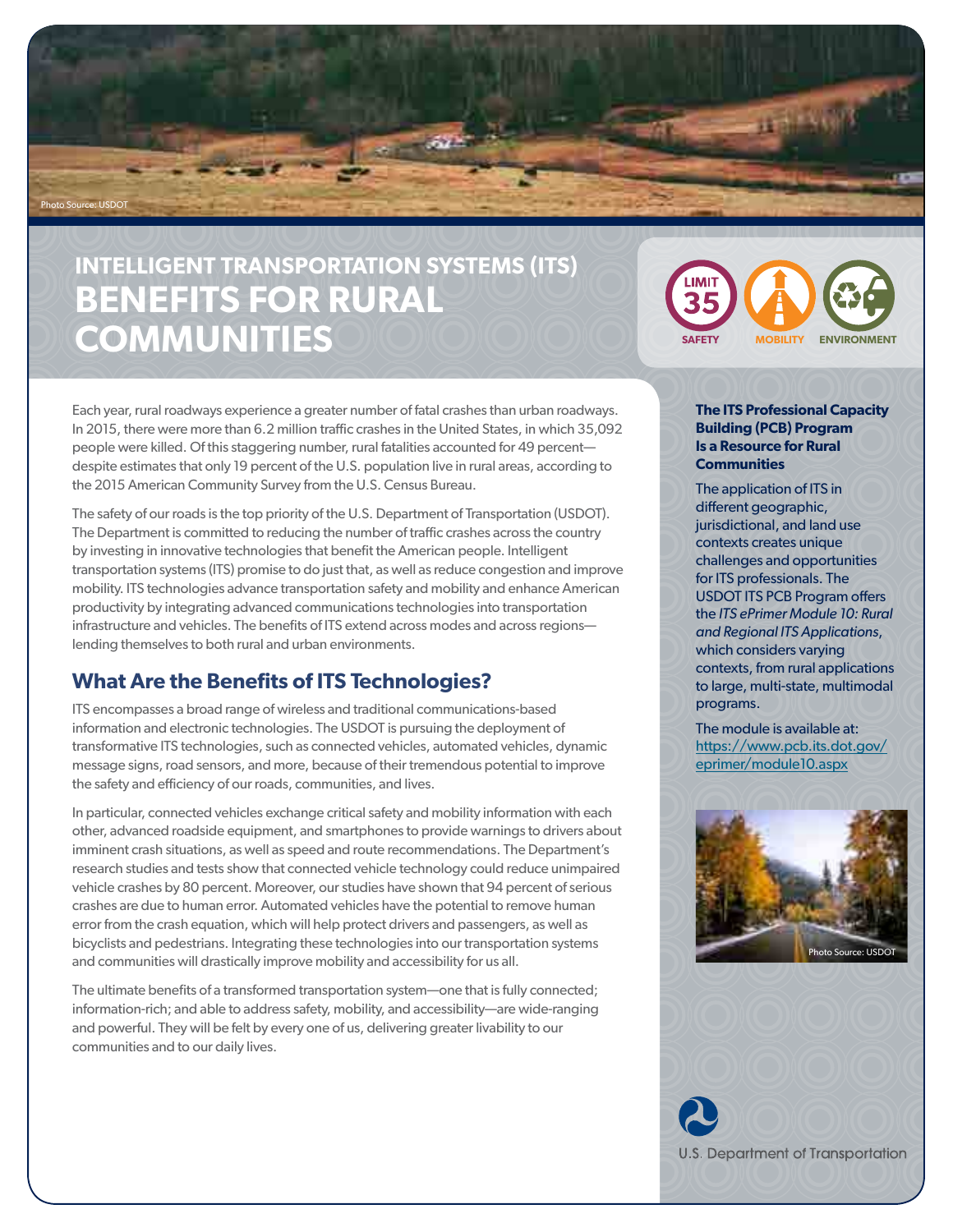# **How Can ITS Technologies Help Rural Communities?**

The Department is funding regional pilots and demonstrations of innovative and life-saving applications to accelerate their advancement and widespread deployment. Many of these connected vehicle applications, such as those described below, provide safety benefits for rural communities:

- **• Curve Speed Warning**: Alerts drivers approaching a curve to slow down if their vehicle speed is too high to travel safely through the curve
- **• Work Zone Warnings**: Provides approaching vehicles with information about work zone activities, such as travel lane obstructions, lane closures, lane shifts, speed reductions, or vehicles entering/exiting the work zone
- **Stop Sign Gap Assistance: Warns drivers on secondary** minor roads when it is unsafe to proceed through a stopsign controlled intersection
- **• Do Not Pass Warning**: Warns drivers if the passing lane is occupied, making it unsafe to pass a slower-moving vehicle
- **• Response, Emergency Staging and Communications, Uniform Management, and Evacuation (R.E.S.C.U.M.E.)**: Warns drivers of lane closings and reduced speeds when approaching incident zones; also warns on-scene responders of vehicles approaching the incident zone at speeds or in lanes that pose a high risk to their safety.

# **What Is the USDOT Doing to Support ITS Deployment in Rural Areas?**

The USDOT provides several initiatives and resources to assist in deployment of ITS technologies.

# *Connected Vehicle Pilot Deployment Program*

## <https://www.its.dot.gov/pilots/index.htm>

Sponsored by the USDOT ITS Joint Program Office (JPO), the Connected Vehicle Pilot Deployment Program is a national effort to deploy, test, and operationalize cutting-edge mobile and roadside technologies and enable multiple connected vehicle applications. The USDOT awarded three cooperative agreements, collectively worth more than \$45 million, to three sites for the regional pilots—New York City, New York; Wyoming; and Tampa, Florida.

The deployment most relevant to rural communities is the Wyoming Connected Vehicle Pilot, which is being implemented along 402 miles of I-80 in Wyoming. This pilot focuses on the needs of the commercial vehicle operator in the state and will develop applications that use vehicle-to-vehicle and vehicle-to-infrastructure connectivity to support a range of services such as advisories on weather and road conditions, roadside alerts, and dynamic travel guidance for freight and passenger travel.

The Wyoming pilot is expected to reduce the number of blow-over incidents and adverse weather-related incidents (including secondary incidents) in the corridor.

*The implications of this pilot will serve as a valuable resource to ensure rural-specific deployment success.*

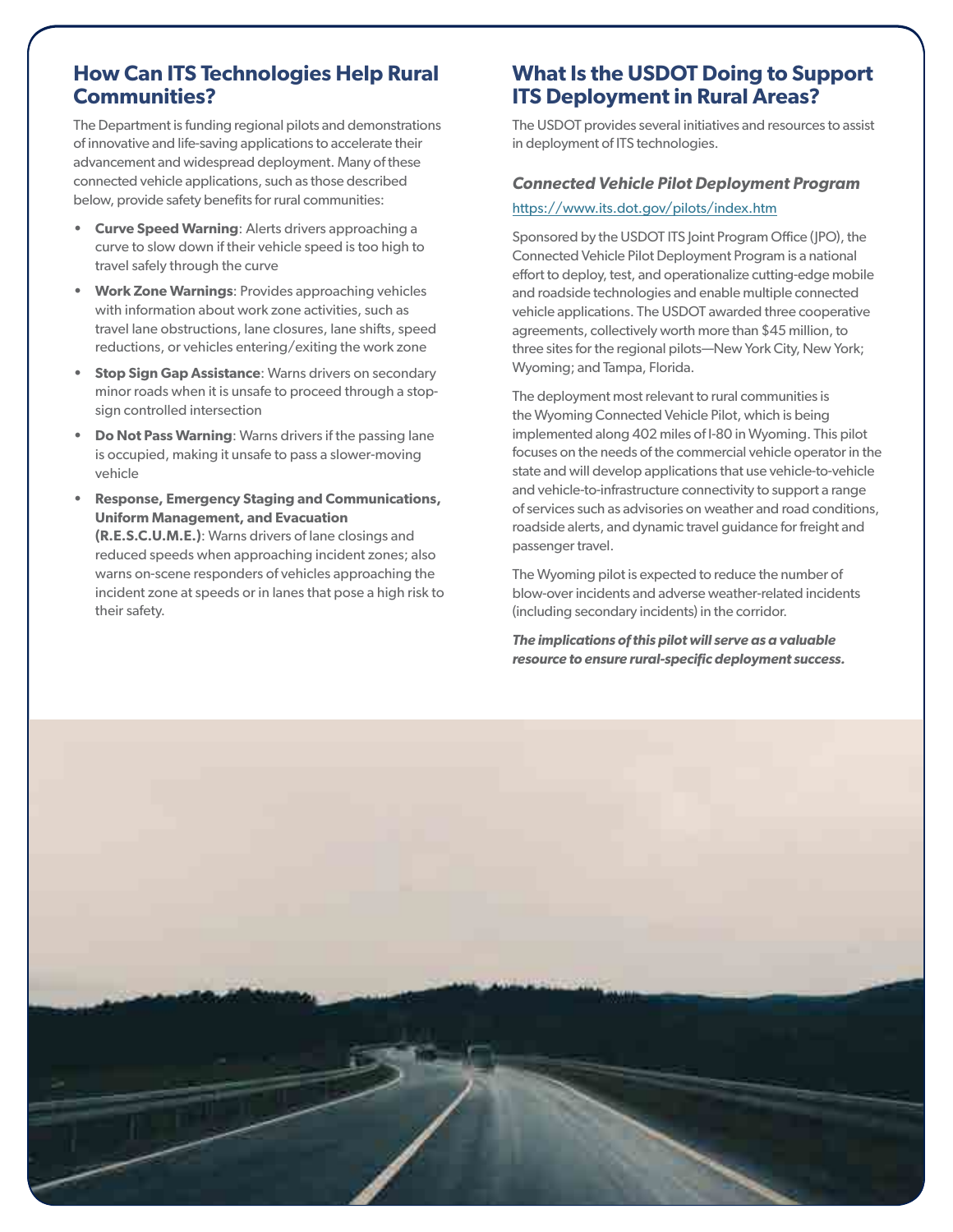

## *Mobility Services for All Americans (MSAA)*

### [https://www.its.dot.gov/research\\_archives/msaa/index.htm](https://www.its.dot.gov/research_archives/msaa/index.htm)

Improving paratransit and other human service transportation (HST) operations using ITS technologies can improve service and expand travel opportunities for Americans with mobility challenges. Through the MSAA initiative, the USDOT fosters partnerships among paratransit service providers; local governments; and other public, private, and non-profit organizations to share data and better manage resources to improve mobility options for all.

In 2015, the MSAA initiative funded additional deployment planning projects to further improve HST coordination and delivery. The deployment planning projects chosen included VIA Mobility Services in Denver, CO; the United Cerebral Palsy San Louis Obispo/Ride-on Transportation in San Louis Obispo, CA; the Atlanta Regional Commission in Atlanta, GA; and the Greater Wisconsin Agency on Aging Resources in Madison, WI.

## *Mobility on Demand (MOD)*

## [https://www.transit.dot.gov/research-innovation/mobility](https://www.transit.dot.gov/research-innovation/mobility-demand-mod-sandbox-program.html )[demand-mod-sandbox-program.html](https://www.transit.dot.gov/research-innovation/mobility-demand-mod-sandbox-program.html )

MOD is a vision for an integrated and connected multimodal network of safe, affordable, and reliable transportation options that are available to all. MOD enables the use of on-demand information, real-time data, and predictive analysis to provide individual travelers with transportation choices that best serve their specific needs and circumstances.

In 2016, the Federal Transit Administration awarded \$8 million in funding for MOD public transportation projects that integrate new mobility tools like smartphone apps, ride-sharing, paratransit, and demand-responsive bus and van services ([https://www.transit.dot.gov/research-innovation/mobility](https://www.transit.dot.gov/research-innovation/mobility-demand-mod-sandbox-program.html)[demand-mod-sandbox-program.html](https://www.transit.dot.gov/research-innovation/mobility-demand-mod-sandbox-program.html)). MOD projects help make transportation systems more efficient and accessible, particularly for people who lack access to a car.

Several rural communities received grants including the Regional Transportation Authority of Pima County (Arizona), Pinellas Suncoast (Florida) Transit Authority, Tri-County (Oregon) Metropolitan Transportation District, Vermont Agency of Transportation, and Pierce County Public Transportation Benefit Area Corporation (Washington). The ITS JPO is managing the evaluation of this program.

## *Accessible Transportation Technologies Research Initiative (ATTRI)*

## [https://www.its.dot.gov/research\\_areas/attri/index.htm](https://www.its.dot.gov/research_areas/attri/index.htm)

ATTRI leads efforts to develop and implement transformative applications to improve mobility options for all travelers, particularly those with disabilities including older adults and veterans with disabilities. With nearly 20 percent of the U.S. population comprising individuals with disabilities, and other demographic trends such as the increasing number of older Americans, the USDOT aims to expand innovative travel options.

ATTRI research focuses on removing barriers to transportation for people with visual, hearing, cognitive, and mobility disabilities in both urban and rural environments. Emerging technologies and creative service models funded by ATTRI will offer all Americans enhanced travel choices and accessibility at levels once only imagined.

The USDOT's ATTRI team and partners are developing applications in four technology areas: Wayfinding and Navigation, Pre-trip Concierge and Virtualization, Safe Intersection Crossing, and Robotics and Automation. Working together, the four technology areas will provide the basis for an accessible transportation network that is far more economical, expansive, and welcoming to all travelers in the United States in rural and urban communities.

## *Road Weather Research*

### [https://www.its.dot.gov/factsheets/roadweather\\_](https://www.its.dot.gov/factsheets/roadweather_management.htm) [management.htm](https://www.its.dot.gov/factsheets/roadweather_management.htm)

Rural transportation agencies have adopted road weather information systems (RWIS) to provide travelers with better information about the impact of current weather conditions on the roadway. However, RWIS can only provide data for a specific location, and localized weather conditions require continuous high-resolution road weather condition reporting. ITS technologies, such as connected vehicles, will provide new sources of road weather information that can dramatically enhance our existing systems and create transformative applications.